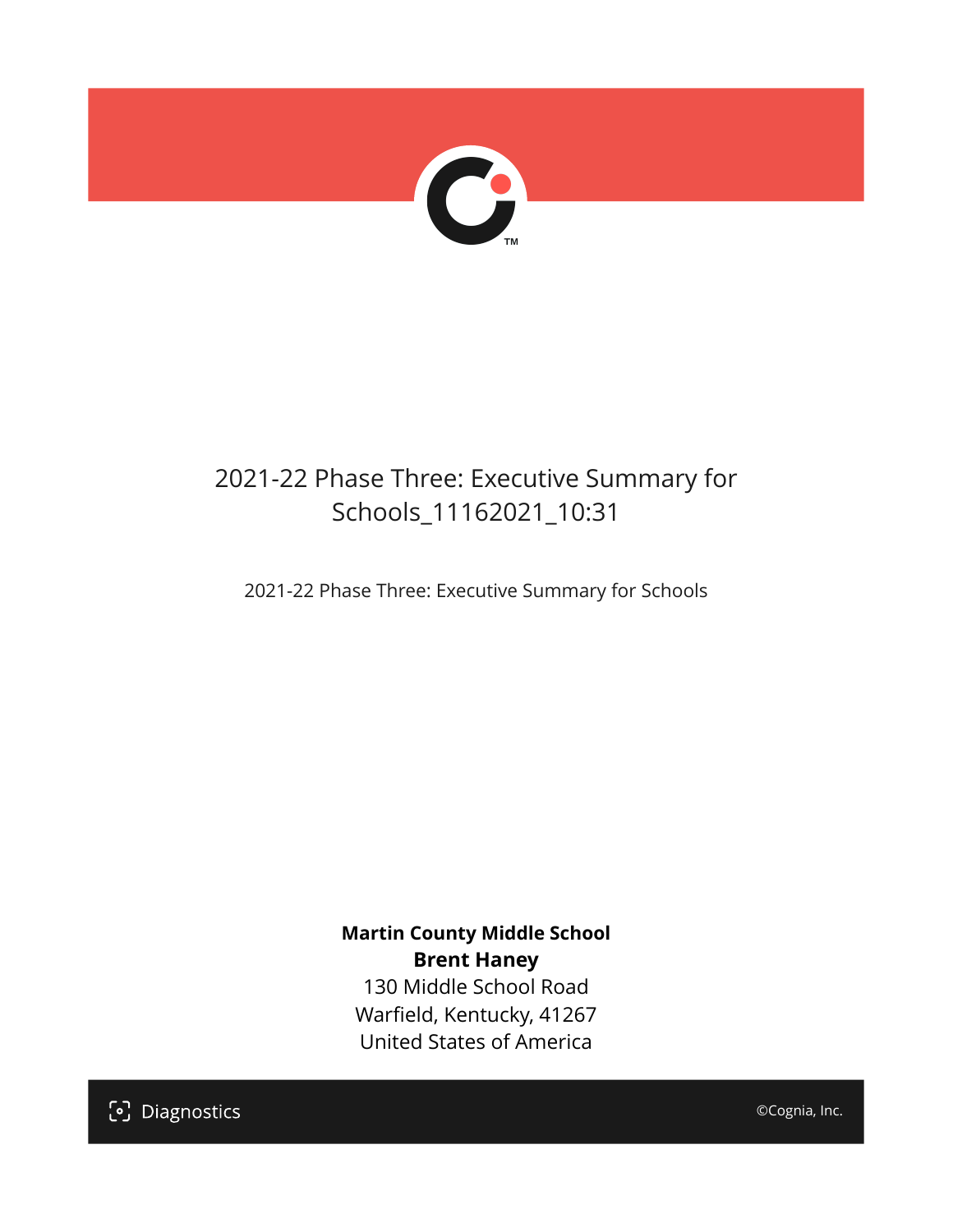2021-22 Phase Three: Executive Summary for Schools - 2021-22 Phase Three: Executive Summary for Schools\_11162021\_10:31 - Generated on 01/11/2022 Martin County Middle School

#### **Table of Contents**

[2021-22 Phase Three: Executive Summary for Schools](#page-2-0)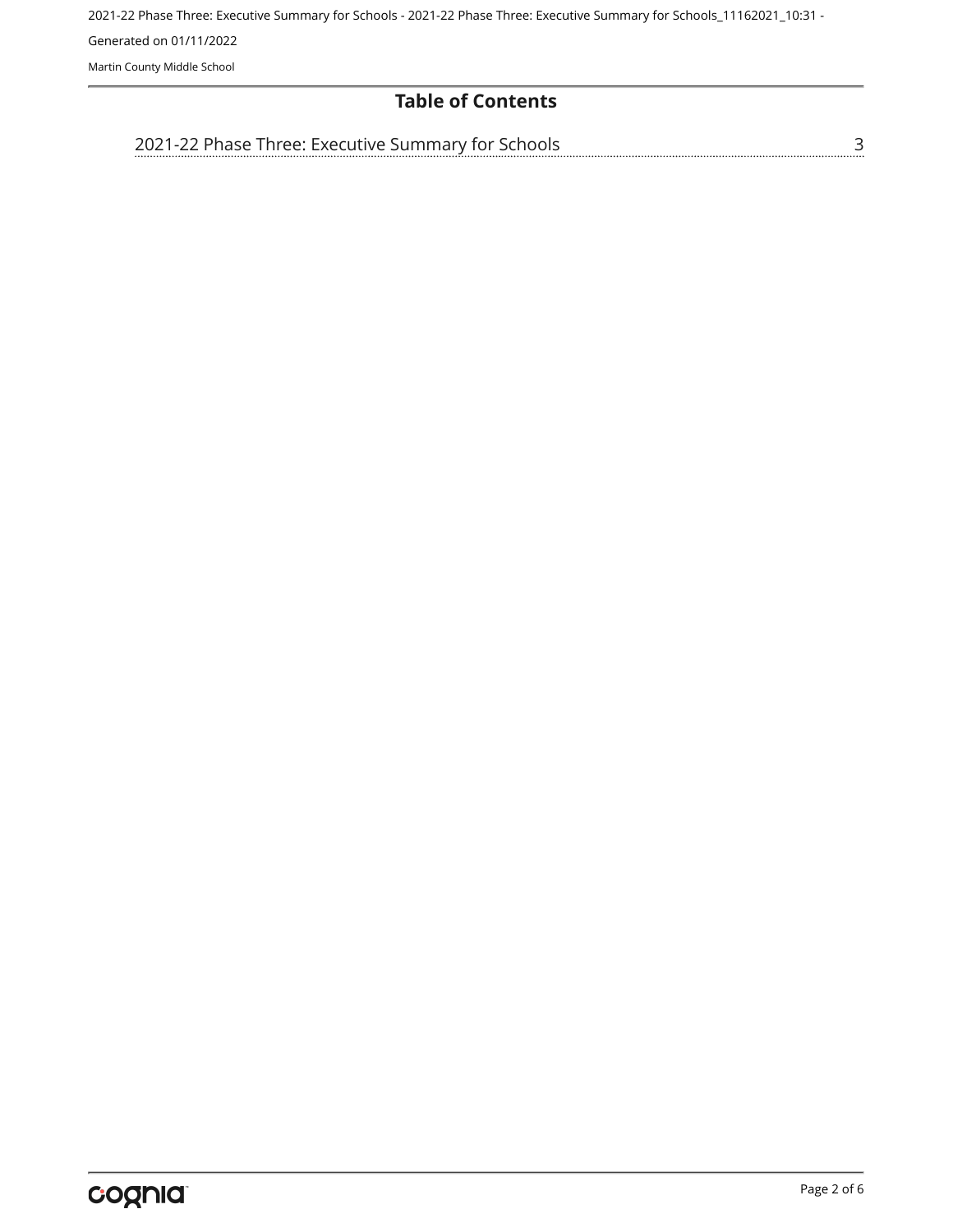2021-22 Phase Three: Executive Summary for Schools - 2021-22 Phase Three: Executive Summary for Schools\_11162021\_10:31 - Generated on 01/11/2022 Martin County Middle School

### <span id="page-2-0"></span>**2021-22 Phase Three: Executive Summary for Schools**

Description of the School

Describe the school's size, community/communities, location, and changes it has experienced in the last three years. Include demographic information about the students, staff, and community at large. What unique features and challenges are associated with the community/communities the school serves?

Martin County Middle School is nestled among the hills of the Appalachian Mountains in Warfield, Kentucky. Martin County is a small county containing approximately 11,300 people. According to the U.S. Census data, about 39.1% are impoverished. The school is comprised of 290 students in grades 7 - 8. We are the only middle school in the district. Feeder schools include Warfield Elementary School, Eden Elementary School, and Inez Elementary School. Within this population,290 students qualify for free/reduced lunch. Our staff consists of one principal, one guidance counselor, one part time library media specialist, one psychologist, 19 teachers, a speech teacher who also sees students at neighboring elementary schools, a teacher for the hearing impaired who also see students at neighboring schools, a youth service center coordinator, gifted and talented teacher part time,2 teacher assistants, 5 full-time cafeteria staff, 4 custodians, 4 bus drivers, and 3 coaches. Our students have 4 core content classes that include ELA, mathematics, social studies, and science. Students are also offered health/P.E., art, band, choir, journalism, technology and career choices. The school has a math interventionist that provides remedial support. Students are placed in these classes based on K- PREP and MAP performance. One science teacher that is funded by title 1. Within the school their 3 math teachers, 2 ELA teachers, 1 writing teacher, 1 technology teacher, 2 science teachers, 1 art teacher, 1 music teacher, 1 P.E. teacher, and 2 social studies teachers.The district has experienced a decrease in population due to the decline of the coal industry. We also struggle with the lack of parent involvement and low value that parents put on education. We have many students who face personal issues at home and have difficulty focusing in the classroom due to their circumstances and issues. Since coming back from virtual may students are experiencing low test scores, anxiety, and depression.

#### School's Purpose

Provide the school's purpose statement and ancillary content such as mission, vision, values, and/ or beliefs. Describe how the school embodies its purpose through its program offerings and expectations for students.

Martin County Middle School's mission statement: CHALLENGING ALL students to achieve academic and athletic excellence in a RIGOROUS environment filled with school spirit where all students, staff, and community DEMONSTRATE compassion,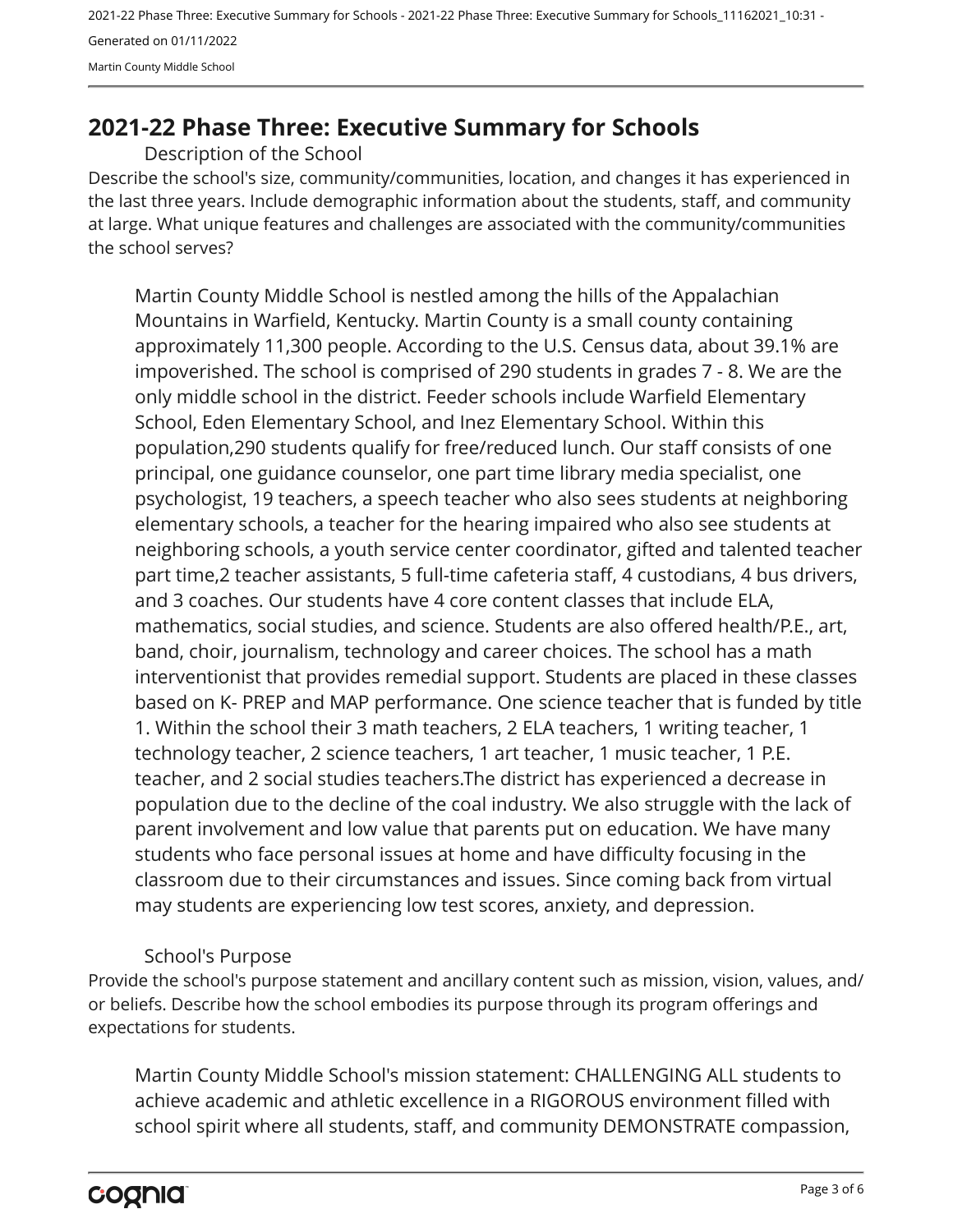2021-22 Phase Three: Executive Summary for Schools - 2021-22 Phase Three: Executive Summary for Schools\_11162021\_10:31 - Generated on 01/11/2022 Martin County Middle School

respect, integrity, pride, and empathy while helping all students develop the SKILLS to enter high school without remediation. (Capitialized words spell CARDS.) This mission statement embodies high expectations for staff and students. Our mission statement is a nucleus for all events/activities/decisions in our school. The way to achieve this is based on the acronym CARDS: COMMUNITY - MCMS will inform and involve community about all events and success by increasing family involvement ALL -MCMS staff will provide ALL students the opportunities to progress towards proficiency RIGOROUS - MCMS staff will develop and deliver RIGOROUS instruction DATA DRIVEN - MCMS staff will use DATA to drive decision making in Professional Learning Communities creating a continuous learning environment to progress students achievement; INDIVIDUALIZED INSTRUCTION - MCMS will increase the number of proficiency and close achievement gaps through individualized instruction: NOVICE REDUCTION - MCMS will focus on novice reduction ATTENDANCE - MCMS will increase attendance LOYALTY - MCMS staff, students, and community will be loyal to the mission by exhibiting school spirit and pride SAFE - MCMS will create a safe learning community for all students. Our school motto this year is "Every moment counts. Every Cardinal matters." All MCMS staff will use every moment to teach and push students to higher standards because each student is important.

Describe the school's notable achievements and areas of improvement in the last three years. Additionally, describe areas for improvement that the school is striving to achieve in the next three years. Notable Achievements and Areas of Improvement

MCMS came out of TSI status based on the 2019 KPREP results. 61.2% overall reading proficiency score in 2019 which surpassed the state average of 59.6. We have increased the combined reading and math proficiency percentage from 2018 scores to 70.4. 11.6% growth in math proficiency on the 2019 KPREP assessment. 12.5% growth in social studies proficiency in 2019. 11.7% increase in math proficiency scores for free and reduced lunch students in 2019. 8.2% increase in reading proficiency scores for free and reduced lunch students in 2019. 11.6% decrease in novice scoring students for free and reduced lunch students on the social studies assessment in 2019. 9.1% increase in reading proficiency scores for special education students in 2019. The MCMS Beta Club has increased in numbers. At state competition, they took third place in group talent and third in songfest. Martin County Middle School was awarded the 21st Century Community Learning Center Grant which provides students with homework help, RTI, and enrichment activities four days a week and two weeks during the summer. In the next three years, Martin County Middle School will be striving to see an increase in math, science, and writing proficiency. By May 2024, MCMS hopes to increase the percent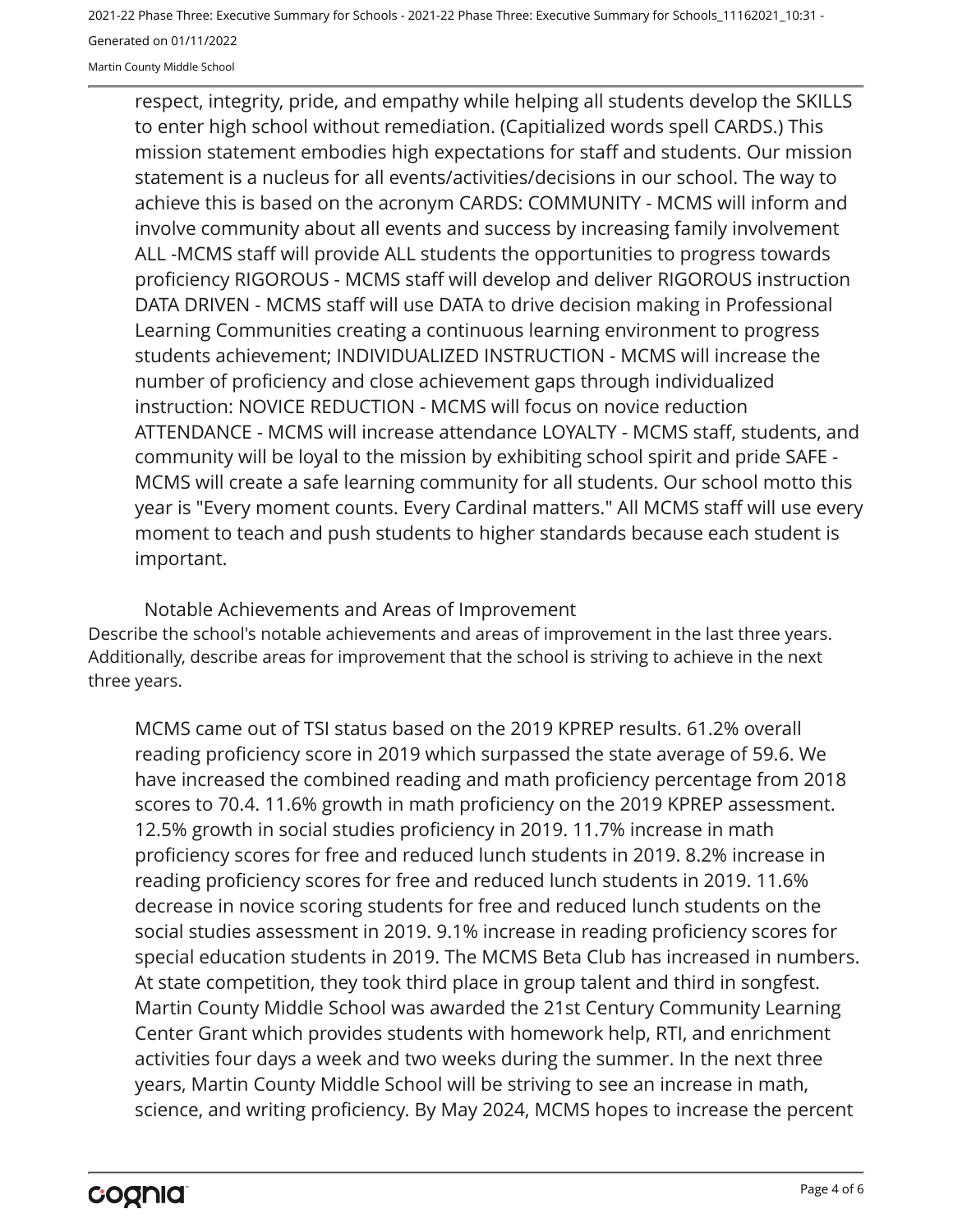2021-22 Phase Three: Executive Summary for Schools - 2021-22 Phase Three: Executive Summary for Schools\_11162021\_10:31 - Generated on 01/11/2022

Martin County Middle School

of demographically identified students (free and reduced lunch and students with disabilities ) scoring at or above proficiency in combined reading and math of a 10% increase per year going from 43% to 73%.

#### Additional Information

**CSI/TSI Schools (including ATSI) Only:** Describe the procedures used to create the school's improvement plan and briefly state the specific efforts to address the causes of low student performance and resource inequities.

#### Not Applicable

#### Additional Information

Provide any additional information you would like to share with the public and community that were not prompted in the previous sections.

Our staff at Martin County Middle School is continually working to increase proficiency on K-PREP assessments. Our leadership team is in its fifth year. It is comprised of a representative from each content area and works collaboratively to strengthen all areas proven to be weak.